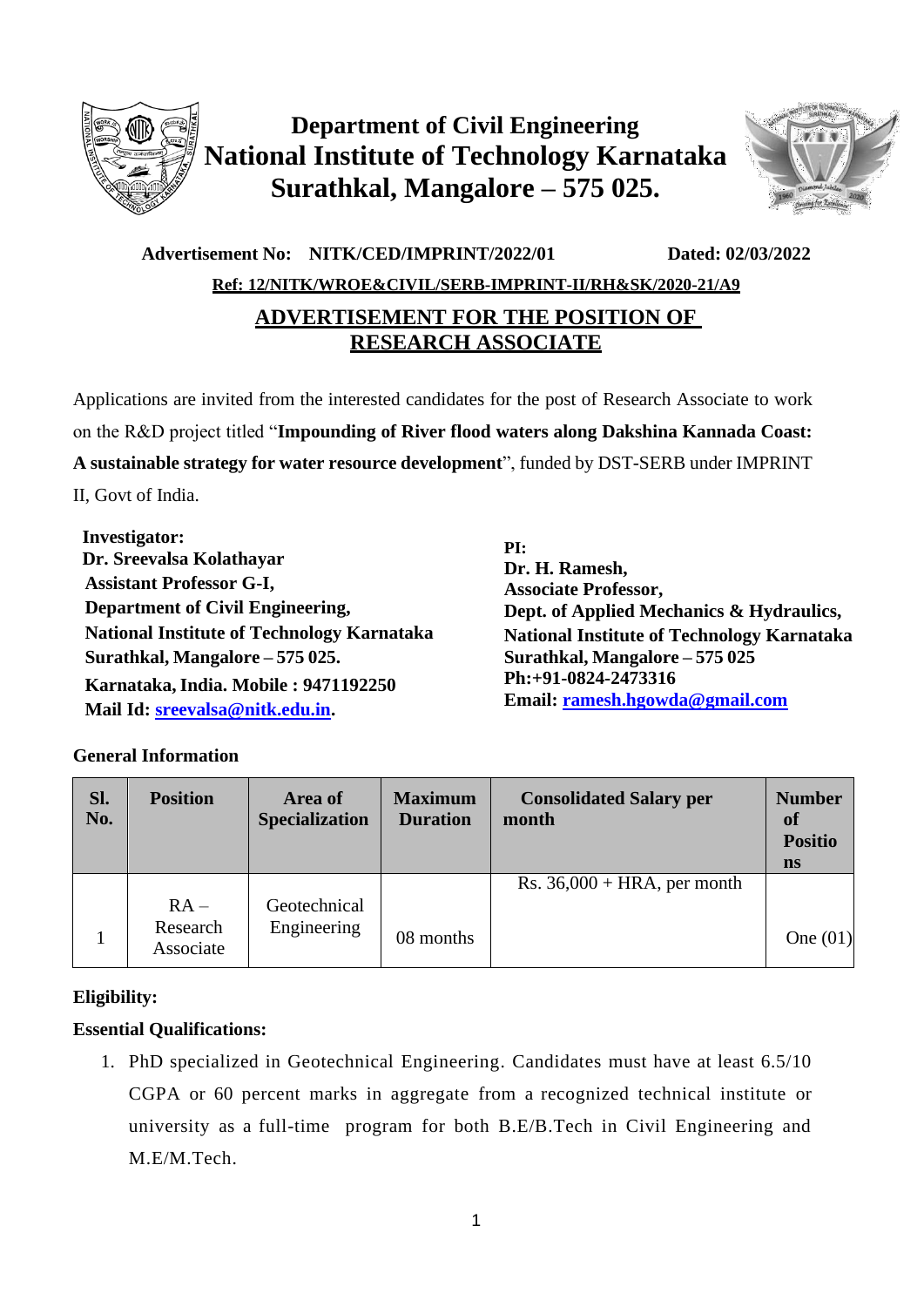#### **Desirable Qualification:**

• Experience in the arena of Analytical/Numerical/Experimental geotechnics.

**Age Limit:** 35 years

#### **Application Process:**

#### **Interested candidates must apply at the following Google form link <https://forms.gle/g4hWgyc3aZpSdzK46> on or before 20th March 2022.**

They need to upload in the Google form, the scanned copy of below mentioned

documents as a single PDF file (less than 10 MB) in the order as given here.

- (1) Cover letter
- (2) Duly filled application form in the prescribed format
- (3) Educational certificates and mark sheets (class X onwards)
- (4) GATE qualified certificate and
- (5) Proof for research experience, special achievements, patents and publications, if any.

#### **Additional Information:**

- 1. Candidates before appearing for the Written Test and Interview shall ensure that they are eligible for the position they intend to apply. The date of Written Test and Interview will be communicated to the shortlisted candidates by E-mail or phone. Please note that no TA/DA is admissible for attending the Written Test and Interview.
- 2. Candidates who are already employed should produce relieving certificate from their employers, if selected.
- 3. The appointment will be on a purely temporary basis co-terminus with the project. The selection committee decision is final.

#### **Correspondence Address:**

**Dr. Sreevalsa Kolathayar Assistant Professor, Department of Civil Engineering, National Institute of Technology Karnataka, Surathkal, P. O. Srinivasnagar, Mangalore – 575 025. Karnataka, India. Mobile : +91-9471192250 Mail Id: [sreevalsa@nitk.edu.in,](mailto:sreevalsa@nitk.edu.in) [sreevalsakolathayar@gmail.com](mailto:sreevalsakolathayar@gmail.com)**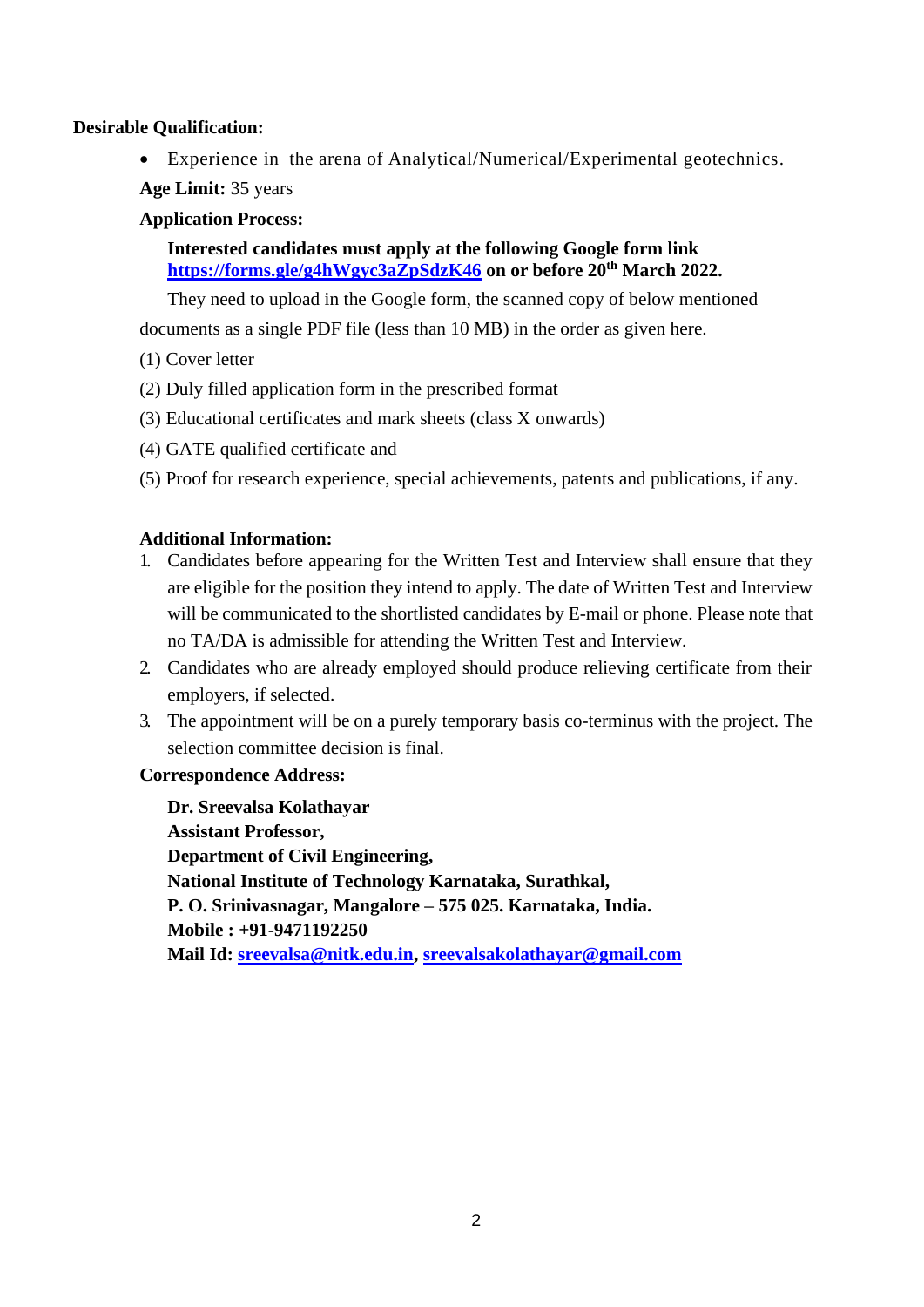

# **Department of Civil Engineering National Institute of Technology Karnataka Surathkal, Mangalore – 575 025.**



## **APPLICATION FOR THE POSITION OF RESEARCH ASSOCIATE (RA) UNDER DST – SERB (IMPRINT-II)**

| <b>For Office Use</b><br><u>only</u><br>Signature of the Application Screening Committee Chairman                                                                                                                                                                                                                 |                           | Paste your recent<br>passport size<br>photograph here<br>(can insert digital<br>image) |
|-------------------------------------------------------------------------------------------------------------------------------------------------------------------------------------------------------------------------------------------------------------------------------------------------------------------|---------------------------|----------------------------------------------------------------------------------------|
| 1. Post Applied for                                                                                                                                                                                                                                                                                               | : RA - Research Associate |                                                                                        |
| 2. Name of the Candidate (BLOCK LETTERS)                                                                                                                                                                                                                                                                          |                           |                                                                                        |
| 3. Father's Name (BLOCK LETTERS)                                                                                                                                                                                                                                                                                  |                           |                                                                                        |
| 4. Mother's Name (BLOCK LETTERS)                                                                                                                                                                                                                                                                                  |                           |                                                                                        |
| 5. (a) Date of Birth: (DD/MM/YYYY)                                                                                                                                                                                                                                                                                |                           |                                                                                        |
| (b) Sex (Male/Female/Other)                                                                                                                                                                                                                                                                                       |                           |                                                                                        |
| (c) Marital Status                                                                                                                                                                                                                                                                                                | : Married/Single          |                                                                                        |
| (d) Category                                                                                                                                                                                                                                                                                                      | : SC/ST/OBC/PWD/Open      |                                                                                        |
| $\mathbf{D}$ and $\mathbf{D}$ and $\mathbf{D}$ and $\mathbf{D}$ and $\mathbf{D}$ and $\mathbf{D}$ and $\mathbf{D}$ and $\mathbf{D}$ and $\mathbf{D}$ and $\mathbf{D}$ and $\mathbf{D}$ and $\mathbf{D}$ and $\mathbf{D}$ and $\mathbf{D}$ and $\mathbf{D}$ and $\mathbf{D}$ and $\mathbf{D}$ and<br>$\sim$ $\sim$ | 100                       |                                                                                        |

6. Previous Research experience: (not more than 100 words)

7. Patent(s)/ Publication(s), if any: (use additional sheet if required)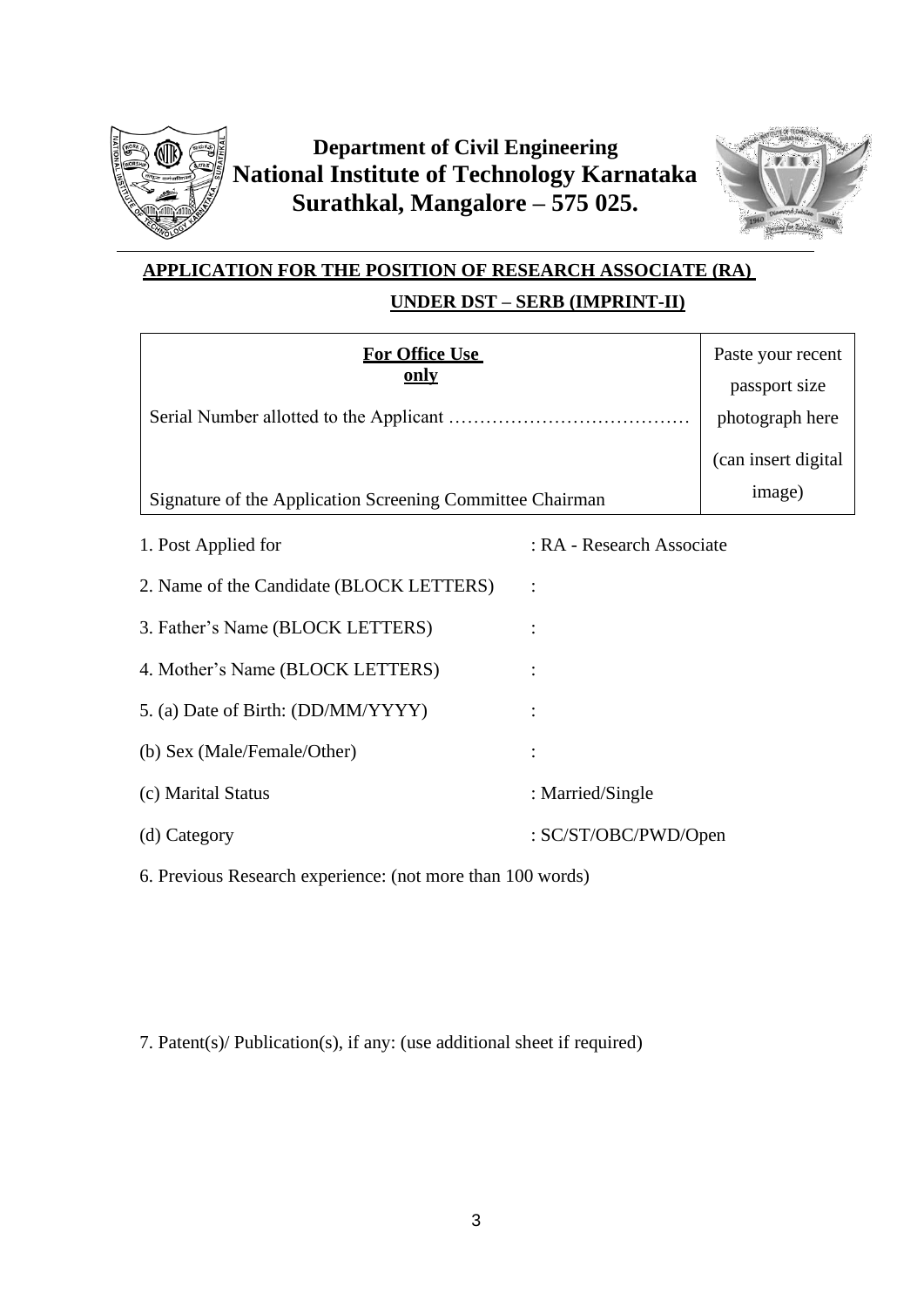## 8. GATE/ NET (if any): Qualified (Yes/No):

Score : Rank:

Specialization: Year:

9. Academic Qualification: (Starting from Standard 10 or equivalent Examination)

| <b>Name of</b><br><b>Exam</b><br><b>Passed</b> | Name of the<br><b>School/College/</b><br>Institute/<br><b>University</b> | <b>Year of</b><br><b>Passing</b> | Discipline/<br>Specialization | <b>Percentage of</b><br>Marks/CGPA |
|------------------------------------------------|--------------------------------------------------------------------------|----------------------------------|-------------------------------|------------------------------------|
|                                                |                                                                          |                                  |                               |                                    |
|                                                |                                                                          |                                  |                               |                                    |
|                                                |                                                                          |                                  |                               |                                    |
|                                                |                                                                          |                                  |                               |                                    |
|                                                |                                                                          |                                  |                               |                                    |

10. (a) Address for Communication: (BLOCK LETTERS):

#### (b) Contact No (Mob):

- (c) E-mail ID:
- 11. Contact Details of two referees:

| <b>Particulars</b> | <b>Referee I</b> | <b>Referee II</b> |
|--------------------|------------------|-------------------|
| Name:              |                  |                   |
| Designation :      |                  |                   |
| Organization:      |                  |                   |
| Office Address:    |                  |                   |
|                    |                  |                   |
|                    |                  |                   |
| Contact            |                  |                   |
| No:                |                  |                   |
| Email ID:          |                  |                   |